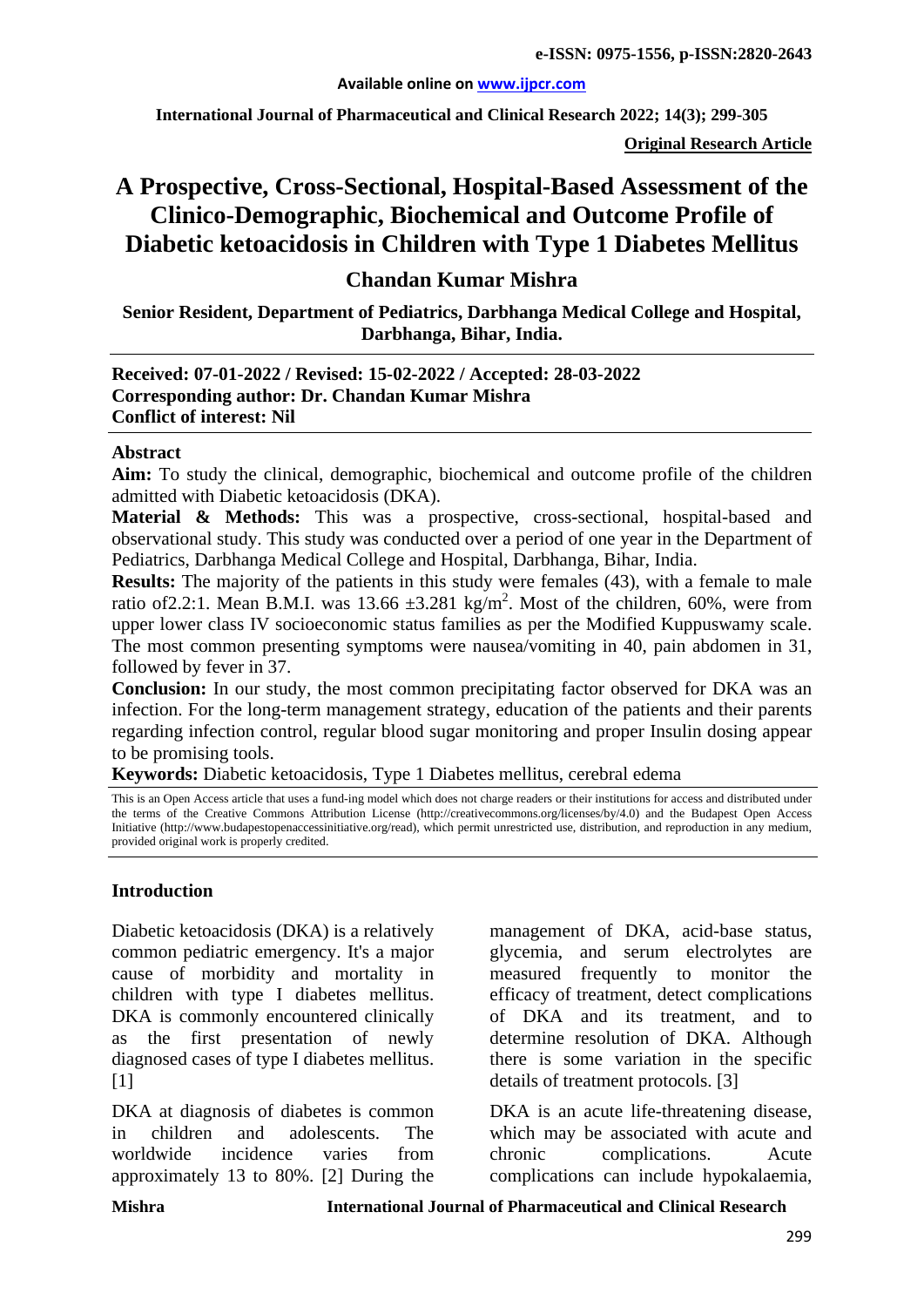deep vein thrombosis (DVT), cerebral oedema and death. [1]Cerebral oedema is a rare complication, with an incidence of 0.5% to 0.9%. [4] DKA most often can be found in patients diagnosed with T1DM, however, patients with type 2 diabetes are also susceptible to DKA under stressinducing situations, such as trauma, surgery, or infections. [5-6]

Most patients with DKA recover when treated correctly. If left untreated, the patient may develop complications like cerebral edema, thromboembolism, acute respiratory distress syndrome (ARDS), disseminated intravascular coagulation (D.I.C.), electrolyte abnormalities, infections, and shock [7]. Early identification of ketoacidosis and aggressive management with insulin, intravenous fluids, and electrolytes replacement and identification and treatment of precipitating cause may change the natural course of the disease. Excessively rapid fluid resuscitation should be avoided to prevent cerebral edema, a rare but debilitating and potentially fatal complication of DKA [8].

Thus, this study aims to; study the clinical, demographic, biochemical and outcome profile of the children admitted with Diabetic ketoacidosis (DKA).

# **Material & Methods:**

This was a prospective, cross-sectional, hospital-based and observational study carried out among 60 DKA patients admitted during the study period of 1 year in the Department of Pediatrics, Darbhanga Medical College and Hospital, Darbhanga, Bihar, India.

# **Inclusion Criteria:**

- All those patients aged from 6 months to 12 years fulfilling the diagnostic criteria of Type 1 Diabetes
- Diabetes Mellitus presenting to PICU with Diabetic ketoacidosis (DKA).

# **Exclusion Criteria:**

- Neonatal Diabetes mellitus (0-6 months)
- MODY/Juvenile Diabetes mellitus
- Type 2 Diabetes Mellitus
- Non-diabetic Hyperglycemia.

# **Methodology**

After preliminary evaluation and management in the pediatric intensive care unit of this hospital, the detailed assessment of all patients was done and recorded in a pre-designed proforma after obtaining written informed consent from their parents. The proforma contained information on patient's gender, age, area of residence, socioeconomic status of the family according to modified Kuppuswamy scale, Body Mass Index (B.M.I.), level of consciousness, time of admission, duration of symptoms, family history of diabetes, consanguinity, significant presenting signs, symptoms. An attempt to detect the precipitating events was made in all children. The presence of infection/ intercurrent illness as indicated by a positive radiological imaging study or blood culture. This was supported by an elevated white blood cell count and clinical examination by the physician. The measure of compliance regarding insulin was based on the history given by the attendants of the patients. Insulin omission was defined as missing insulin injections on multiple days, especially immediately before or during the period of illness.

Detailed physical examination, including the vitals, anthropometry, and systems examination, was carried out. Essential laboratory parameters done on admission included blood glucose, urine ketone level by dipstick method, arterial/venous blood gas, sodium, potassium, calcium, complete blood counts, blood urea, serum creatinine, chest radiograph and an electrocardiogram. Urine examination was done for routine analysis and for detecting ketone body. Creactive protein (C.R.P.), blood culture and sensitivity, urine culture, and sensitivity were sent to patients with suspected sepsis. HbA1c was done in all children to look for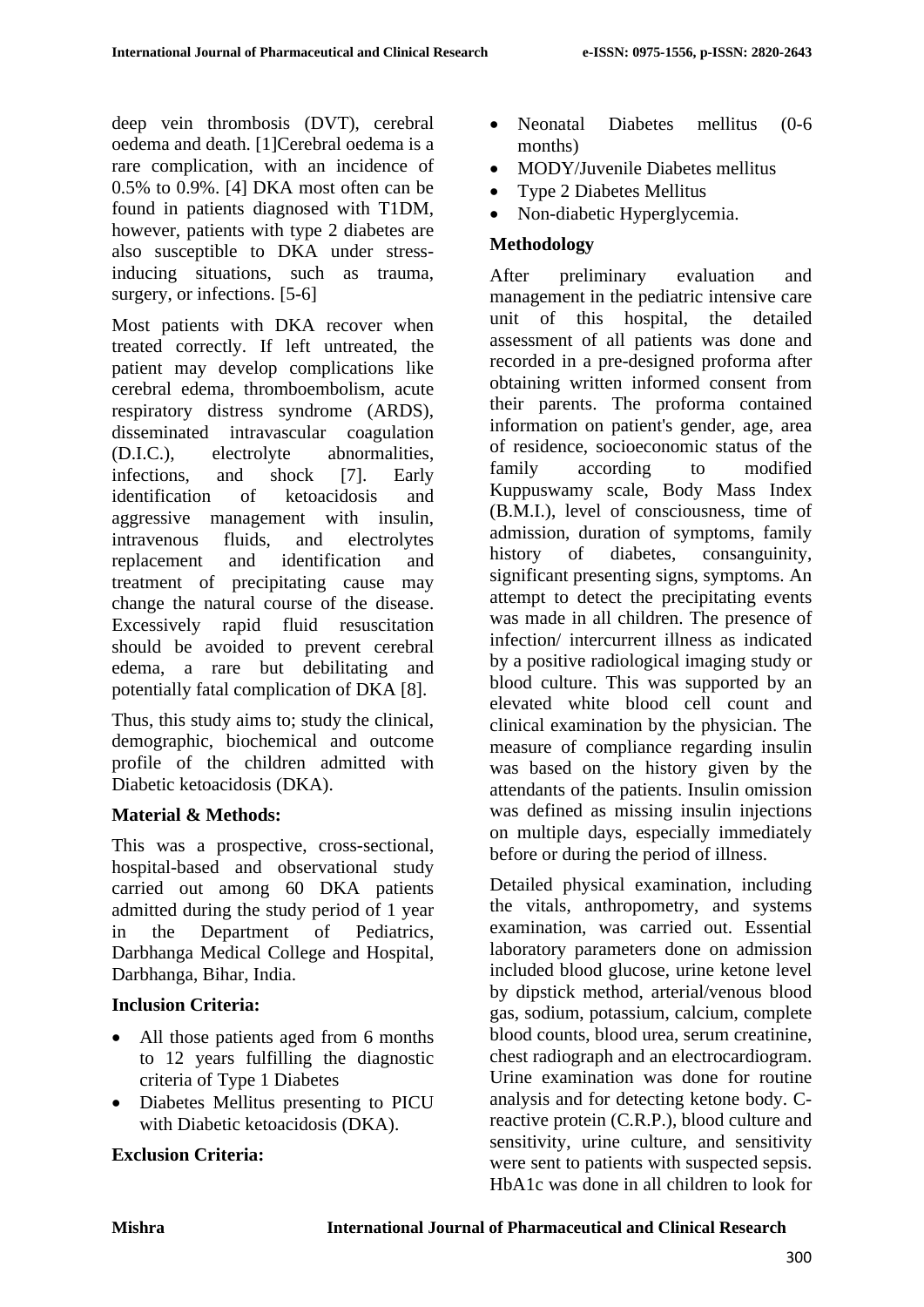long-term glycaemic status. Complications including cerebral edema, cardiac arrhythmia, hypoglycemia, hypokalaemia, hypernatremia, infection and renal failure were recorded.

Time duration required for resolution of DKA and insulin infusion duration were recorded. The outcome in the form of survival and death were noted. Resolution of DKA was considered when the consciousness was normal, no vomiting, pH more than 7.3 and serum bicarbonate level more than 15.

DKA is defined as the presence of hyperglycemia (blood glucose  $>200$ mg/dL) with a venous pH  $< 7.3$  and bicarbonate <15mmol/L with associated Glycosuria, ketonuria and ketonemia in established cases of diabetes mellitus. DKA is categorized as mild (venous Ph < 7.3 and/or bicarbonate <15mmol/L), moderate (pH <7.2 and/or bicarbonate  $\langle$ 10mmol/L), and severe (pH  $\langle$ 7.1 and/or bicarbonate <5mmol/L). After categorization, various clinical, demographic and biochemical parameters were analyzed using appropriate statistical tools for association with severity of DKA and outcome.

# **Statistical Analysis:**

All relevant data was entered into predesigned proforma and was analyzed using Microsoft SPSS software for windows TM version 22.0, I.B.M. TM Corp NY, and Microsoft excelM.,

Microsoft Inc. U.S.A. Data are expressed as a percentage and mean  $\pm$  D. wherever possible, Chi-square test/ Fisher exact test and logistic regression test were used to analyze the significance of the difference between distributions of qualitative values. P-value  $\langle 0.05 \rangle$  is considered statistically significant.

# **Results:**

The majority of the patients in this study were females (43), with a female to male ratio of

2.2:1. Mean B.M.I. was 13.66 ±3.281  $kg/m<sup>2</sup>$ . Most of the children, 60%, were from upper lower class IV socioeconomic status families as per the Modified Kuppuswamy scale.

Family history of Type 2 D.M. was found in only 4 patients. 14 cases presented with DKA as 1st episode of disease. We found that out of 60 cases, 14 cases presented with severe DKA, 12 were of DKA with moderate severity and 34 cases with mild DKA. [Table 1]

The most common presenting symptoms were nausea/vomiting in 40, pain abdomen in 31, followed by fever in 37, Weakness in 32, polyuria in 22, polydipsia in 13 and headache in 14. Significant presenting signs were dehydration in 48, Kussmaul's Breathing in 38, altered sensorium in 36, tachycardia in 16, shock in 14. [Table 2]

The severity of DKA was significantly associated with gender, B.M.I. of the patient, socioeconomic status, area of residence and precipitating factors (pvalue  $\langle 0.05 \rangle$  for each). The presence of diarrhea, presence of shock and poor G.C.S. on admission were significantly associated with the severity of DKA. (pvalue <0.05 for each). Present study suggest that likelihood of death was significantly higher among the patients who had age  $\leq$ 5 years (p=0.011), poor GCS on admission (p=0.05), cerebral edema (p=0.05), hyponatremia (serum sodium  $\langle 130 \text{meq/L} \rangle$  (, p=0.005) and requirement of insulin infusion  $>72$ hrs (p=0.015) [Table 3]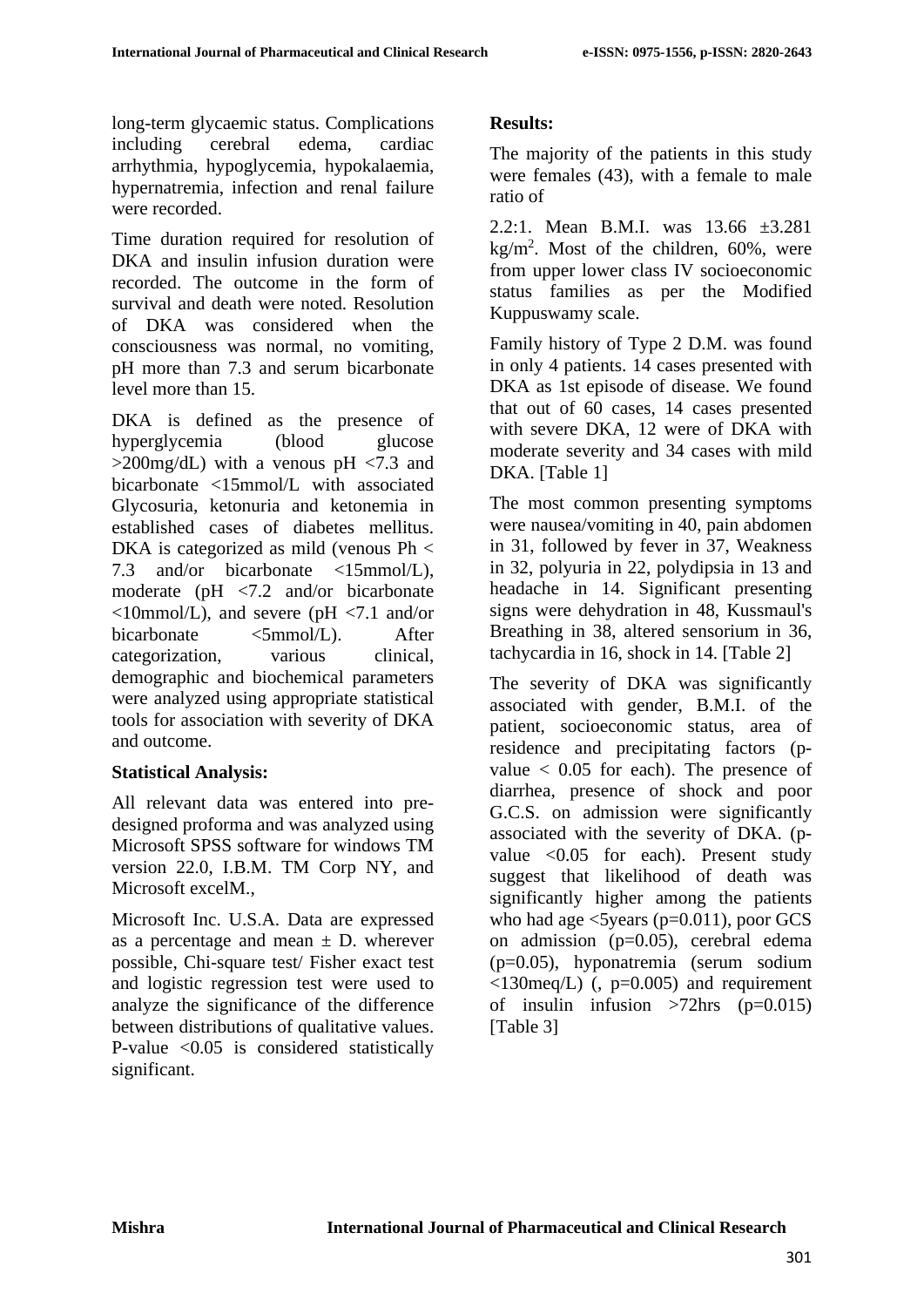| Variables                   | $\mathbf N$    | Mild             | Moderate         | Severe         | P value  |  |
|-----------------------------|----------------|------------------|------------------|----------------|----------|--|
|                             |                | $[N=10]$         | $[N=15]$         | $[N=35]$       |          |  |
| Age group                   |                |                  |                  |                |          |  |
| $1 - 5$ years               | 10             | $\overline{0}$   | $\overline{4}$   | 6              |          |  |
| $5 - 10$ years              | 20             | $\overline{4}$   | 6                | 10             | 1.271    |  |
| $> 10$ years                | 30             | 5                | 10               | 15             |          |  |
| Gender                      |                |                  |                  |                |          |  |
| Male                        | 17             | $\overline{0}$   | 6                | 11             | $0.023*$ |  |
| Female                      | 43             | 5                | 13               | 25             |          |  |
| Body Mass Index (kg/m2)     |                |                  |                  |                |          |  |
| <12                         | 16             | $\boldsymbol{0}$ | $\overline{7}$   | 9              |          |  |
| $12.1 - 15$                 | 25             | $\overline{4}$   | 17               | $\overline{4}$ | $0.005*$ |  |
| $15.1 - 18$                 | 14             | 3                | 9                | $\overline{2}$ |          |  |
| $18.1 - 21$                 | 5              | $\overline{2}$   | $\overline{2}$   | $\mathbf{1}$   |          |  |
| Socioeconomic status        |                |                  |                  |                |          |  |
| High                        | $\overline{4}$ | $\overline{0}$   | $\boldsymbol{0}$ | $\overline{4}$ |          |  |
| Middle                      | 16             | $\overline{2}$   | $\overline{2}$   | 12             | $0.005*$ |  |
| Low                         | 40             | 5                | 23               | 12             |          |  |
| Family history of diabetes  |                |                  |                  |                |          |  |
| Yes                         | 56             | 6                | 20               | 31             | 0.468    |  |
| N <sub>o</sub>              | $\overline{4}$ | $\overline{0}$   | $\mathbf{1}$     | 3              |          |  |
| Precipitating factor        |                |                  |                  |                |          |  |
| DKA 1 <sup>st</sup> episode | 14             | $\overline{4}$   | 3                | $\overline{7}$ | $0.002*$ |  |
| Insulin omission            | 12             | $\overline{2}$   | $\overline{4}$   | 6              | $0.005*$ |  |
| Infection                   | 34             | 5                | 10               | 19             | $0.005*$ |  |

### **Table 1: Association between severities of DKA with the demographic profile of pediatric patients with DKA**

### **Table 2: Association between severity of DKA and symptoms/signs in pediatric patients of diabetic ketoacidosis**

| Variables       | $\mathbf N$ | Mild<br>$[N=10]$ | Moderate<br>$[N=15]$ | Severe<br>$[N=35]$ | P value  |
|-----------------|-------------|------------------|----------------------|--------------------|----------|
| <b>Symptoms</b> |             |                  |                      |                    |          |
| Nausea/Vomiting | 40          | 6                | 15                   | 19                 | 0.281    |
| Pain Abdomen    | 31          | $\overline{2}$   | 11                   | 18                 | 0.722    |
| Cold / Cough    | 20          | 5                | 10                   | 5                  | 0.662    |
| Fever           | 37          | $\overline{4}$   | 13                   | 20                 | 0.121    |
| Weakness        | 32          | 1                | 12                   | 19                 | 0.211    |
| Polyuria        | 22          | 3                | 6                    | 13                 | 0.391    |
| Polydipsia      | 13          | $\overline{2}$   | 7                    | $\overline{4}$     | 0.222    |
| Polyphagia      | 15          | 1                | $\overline{4}$       | 10                 | 0.712    |
| Diarrhea        | 20          | $\overline{0}$   | $\overline{7}$       | 13                 | $0.011*$ |
| Weight Loss     | 10          | $\overline{2}$   | 6                    | $\overline{2}$     | 0.722    |
| Headache        | 14          | $\overline{2}$   | 6                    | 6                  | 0.281    |
| Seizure         | 3           | $\overline{0}$   | $\theta$             | 3                  | 0.172    |
| <b>Signs</b>    |             |                  |                      |                    |          |
| Dehydration     | 48          | $\overline{7}$   | 17                   | 24                 | 0.192    |
| <b>Shock</b>    | 14          | $\theta$         | $\overline{4}$       | 10                 | $0.010*$ |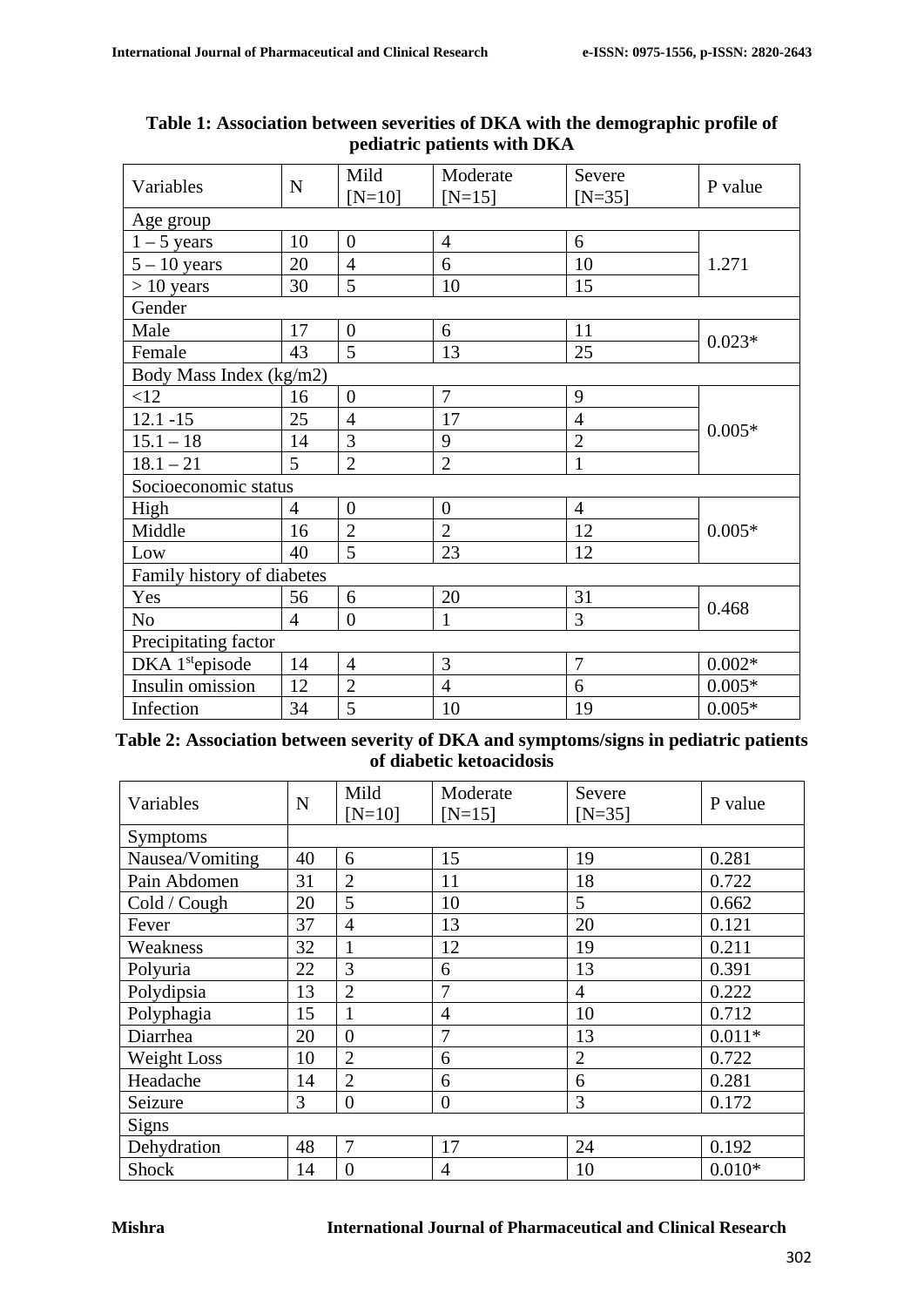| Kussmaul           | 38 |   | 14 | 22 | 0.102    |  |
|--------------------|----|---|----|----|----------|--|
| <b>Breathing</b>   |    |   |    |    |          |  |
| Tachypnea          | 16 |   |    | 8  | 0.211    |  |
| Altered Sensorium/ | 36 |   | 11 | 22 | 0.113    |  |
| drowsy             |    |   |    |    |          |  |
| GCS                |    |   |    |    |          |  |
| < 12               |    |   |    | 6  | 0.227    |  |
| $8 - 12$           | 22 |   | 6  | 15 | $0.015*$ |  |
| $13 - 15$          | 30 | O | 12 | 10 | 0.831    |  |

# **Table 3: Correlation between different clinical, biochemical and socio-demographic parameters in survivor's vs. deaths (multivariate logistic regression analysis)**

| Clinical, biochemical or socio-demographic                                        | Confidence Interval |        |        |          |  |
|-----------------------------------------------------------------------------------|---------------------|--------|--------|----------|--|
| parameters in survivors vs. deaths                                                | Odds ratio          | Lower  | Upper  | P value  |  |
| GCS level $(< 8)$                                                                 | 33.410              | 3.41   | 112.9  | $0.010*$ |  |
| Presence of cerebral oedema                                                       | $\overline{2}$      | 1.25   | 1.561  | $0.012*$ |  |
| Need for mechanical ventilation                                                   | 0.36                | 0.00   | 1.432  | 0.721    |  |
| Presence of shock requiring ionotropic<br>support                                 | 0.72                | 0.00   | 1.209  | 0.221    |  |
| Length of hospital stay in days $($ > 7 days)                                     | 0.115               | 0.001  | 1.348  | 0.261    |  |
| Age of patient $(< 5$ years)                                                      | 7.32                | 0.632  | 1.326  | $0.011*$ |  |
| Gender of patient (male)                                                          | 0.311               | 0.07   | 3.15   | 0.172    |  |
| Socioeconomic Status (low)                                                        | 2.41                | 0.317  | 20.19  | 0.726    |  |
| Serum sodium level $\left\langle \langle 130 \text{ mEq/l} \rangle \right\rangle$ | 5.143               | 0.134  | 51.21  | $0.012*$ |  |
| Serum potassium level $(< 2.5$ mEq/l)                                             | 2.11                | 0.410. | 328.2  | 0.221    |  |
| 0.738pH value $(< 7.0)$                                                           | 1.78                | 0.393  | 4.311  | 0.626    |  |
| Serum bicarbonate level $(<5.0)$                                                  | 1.43                | 0.001  | 1.827  | 0.251    |  |
| Serum osmolarity $(>320)$                                                         | 2.183               | 0.281  | 1.762  | 0.111    |  |
| Anion gap $(>12)$                                                                 | 2.191               | 0.729  | 2.172  | 0.261    |  |
| Hb1Ac level $(>12)$                                                               | 1.028               | 0.881  | 321.23 | 0.282    |  |
| Duration of insulin infusion (>72hrs)                                             | 0.271               | 0.417  | 0.649  | $0.015*$ |  |
| Presence of Infection/sepsis                                                      | 0.629               | 0.627  | 0.802  | 0.721    |  |

# **Discussion:**

Diabetic ketoacidosis (DKA) is defined by the American Diabetes Association as hyperglycemia (plasma glucose > 200 mg/dL or approximately 11 mmol/L and venous  $pH < 7.3$  and or bicarbonate (HCO3)< 15 mmol/L. DKA is the most common cause of death in children with T1DM.The most common rare and primary fatal complication of DKA is cerebral edema. [9]

DKA is an acute complication of DM that was incurable before discovery of insulin and a leading cause for admission to the pediatric intensive care unit (PICU). [10]

In addition, DKA is related to impaired cognitive functions, such as short-term memory and long-term intelligence. [11]

In a study as regards those who found in their study that 50 (42.7%) cases had established T1DM and 67 (57.2 %) children were newly diagnosed T1DM, [12] the explanation may be related to a lower awareness of symptoms of diabetes among parents or may be referred to a missed T1DM diagnosis at the first medical counseling visit for symptoms such as polyurea, polydipsia, and weight loss. As mentioned earlier, some patients were misdiagnosed with gastroenteritis or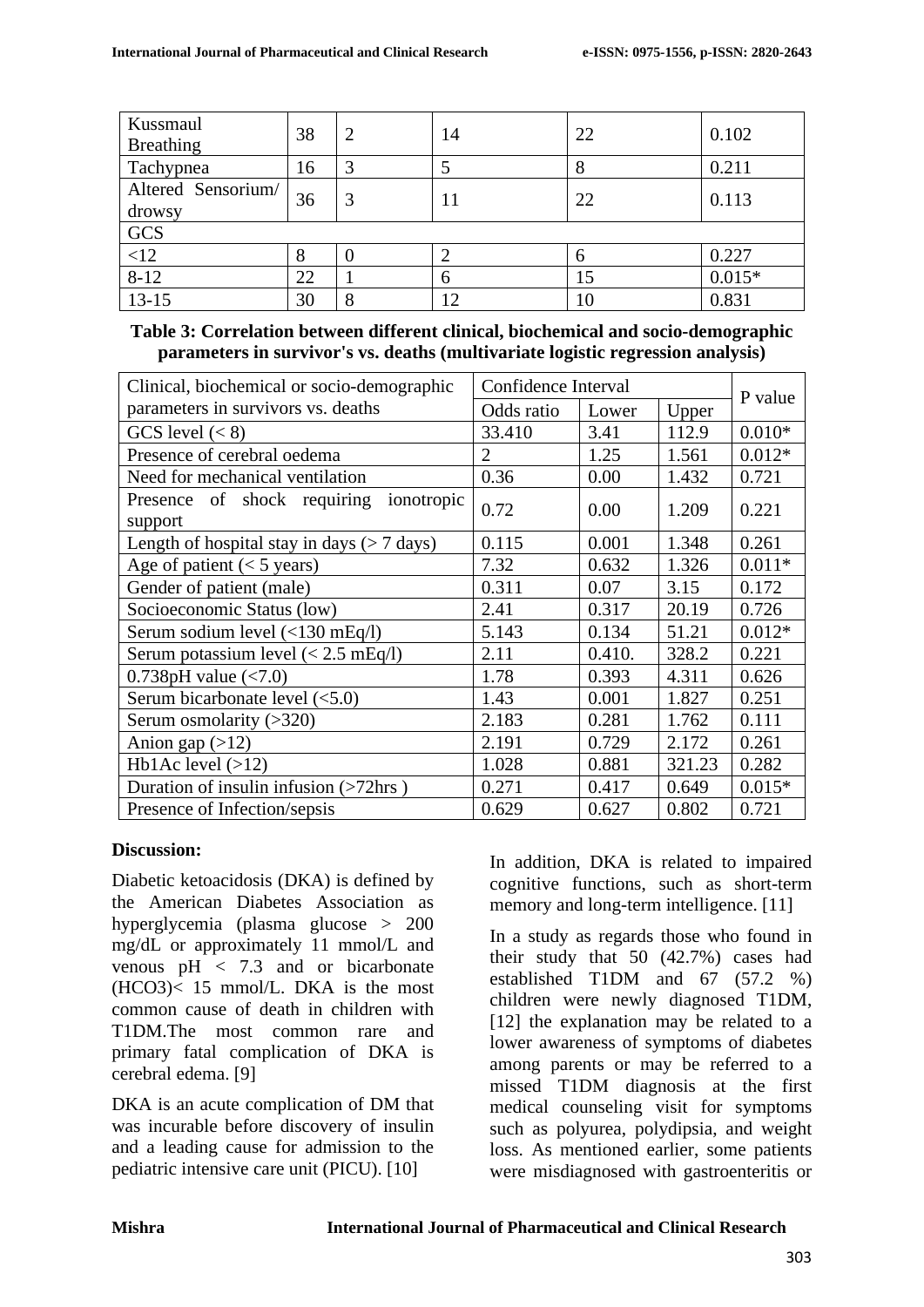respiratory infection and diagnosed with T1DM later, In disagreement with our work, the study that reported48.2% were newly diagnosed and 51.8% were previously diagnosed cases of diabetes. [13]

Results of Butalia et al. [14], hospitalization due to ketoacidosis was higher in December and September than in other months. So, healthcare professionals 'alertness may need to be increased, particularly during certain months of the year. Polyuria, polydipsia, abdominal pain, vomiting, and altered level of consciousness were the commonest presenting complaints of DKA consistent with findings in previous studies [15-16].

A study in 2010 [17], severe DKA was observed in 47.2% of patients which differs from other studies as they found a lower number of severe DKA compared with mild and moderate type. For instance, Schober et al. [18] reported that of 1,238 Austrian children with DKA, 383 (11.5%) had severe DKA. In the study of Oyarzabal et al. [19] severe DKA was diagnosed in 17.8% DKA episodes. The DKA episodes were severe in 49.4%, consistent with the results of Guisado-Vasco et al study [20]. The possible reason may be due to a lack of access to healthcare professionals for the study population or delayed diagnosis by primary care physician. Recognition of DKA can be improved by increasing health care provision and facilities as well as healthcare professionals' alertness.

Among clinical and biochemical parameters, presence of infection, insulin omission, DKA 1st episode, presence of diarrhea, presence of shock, poor G.C.S. on admission, fever on admission, and time required for resolution of Diabetic ketoacidosis was significantly associated with severity of DKA. (P-value  $< 0.05$  for each). This was supported by Syed M et al. (2011), they observed that severity of diabetic ketoacidosis was significantly associated with the presence of infection, history of omission of insulin, poor compliance, presence of shock at the time of presentation, length of stay in the hospital, outcome ( $p < 0.01$  for each of these associations) and Glasgow Coma Scale score (p=0.02) [21, 22].

# **Conclusion:**

In our study, the most common precipitating factor observed for DKA was an infection. For the long-term management strategy, education of the patients and their parents regarding infection control, regular blood sugar monitoring and proper Insulin dosing appear to be promising tools.

# **References:**

- 1. Wolfsdorf JI, Allgrove J, Craig ME et al. (2014): ISPAD clinical practice consensus guidelines 2014. Diabetic ketoacidosis and hyperglycemic hyperosmolar state. Pediatr Diabetes, 15(20):154‐179.
- 2. Usher-SmithJ A,Thompson M, ErcoleAet al. (2012): Variation between countries in the frequency of diabetic ketoacidosis at first presentation of type 1 diabetes in children: a systematic review.Diabetologia,55:2878–2894.
- 3. BarriosEK, HagemanJ, LyonsE et al. (2012): Current variability of clinical practice management of pediatric diabetic ketoacidosis in Illinois pediatric emergency departments.PediatrEmerg Care, 28 (12): 1307-1313.
- 4. Wolfsdorf J, Craig ME, Daneman D et al. (2009): Diabetic ketoacidosis in children and adolescents with diabetes. Pediatr Diabetes,10(12):118‐133.
- 5. Lone SW, Siddiqui EU, Muhammed F, Atta I, Ibrahim MN, Raza J. Frequency, clinical characteristics and outcome of diabetic ketoacidosis in children with type-1 diabetes at a tertiary care hospital. J Pak MedAssoc. 2010;60(9):725–9.